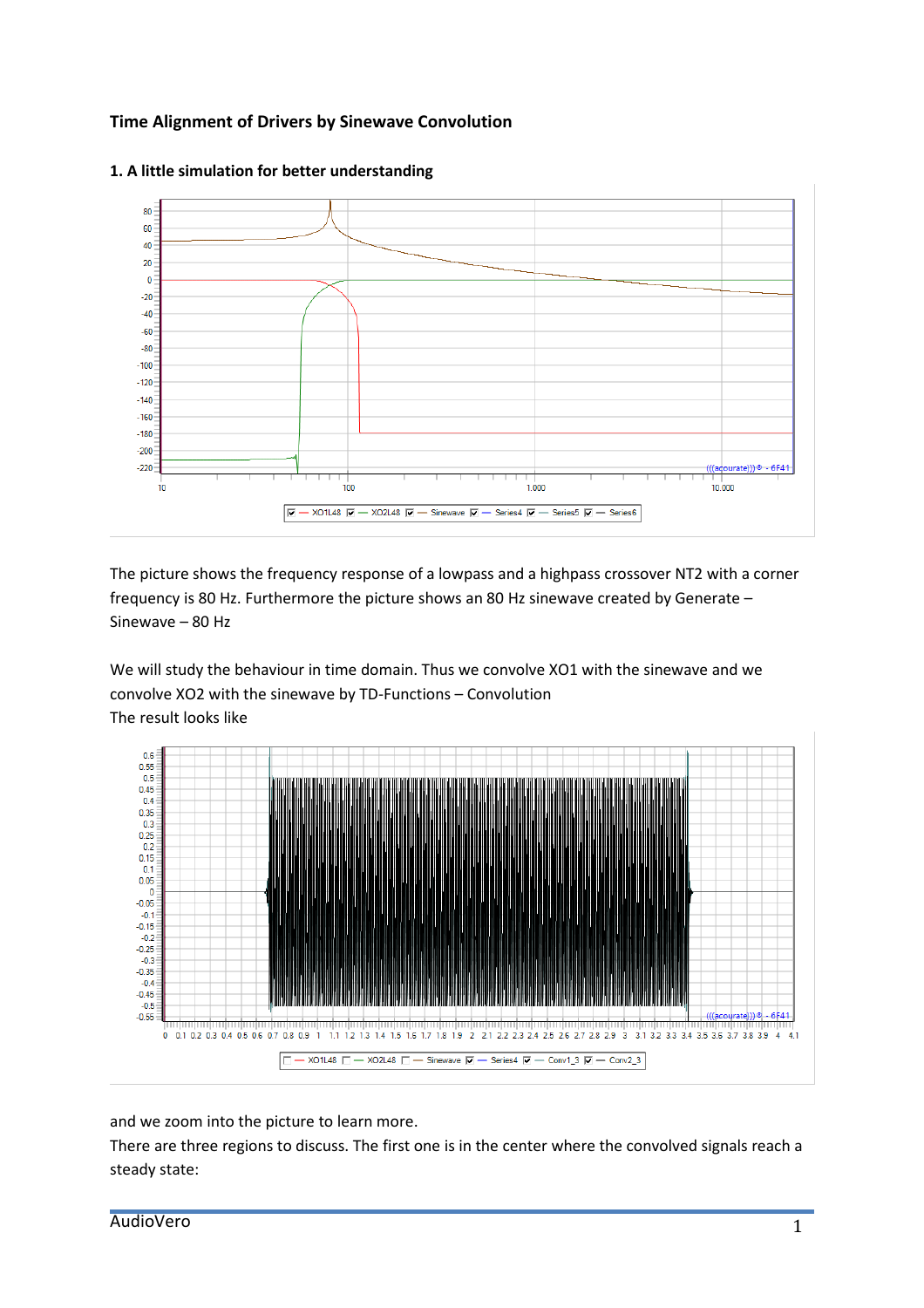

Indeed in the perfect world both convolution results match in phase (because of the linear phase filters) and amplitude (0.5 = -6 dB point @ 80 Hz). So in the steady state we expect the results to be in phase, otherwise we do not match the timing requirements.



Now a zoomed picture of the behaviour at the start.

First we see at the right side both signals getting into phase = steady state.Second we see at the left side the signals behaving with opposite polarity. And third we detect a characteristic kink point with the signal resulting from the highpass – sinewave convolution (at time position  $\sim$  0.683)

We have to keep in mind these three regions. The kink point splits the transition area in two parts, at the left the signals in opposite, at the right the signals getting more and more into phase until the steady state is reached.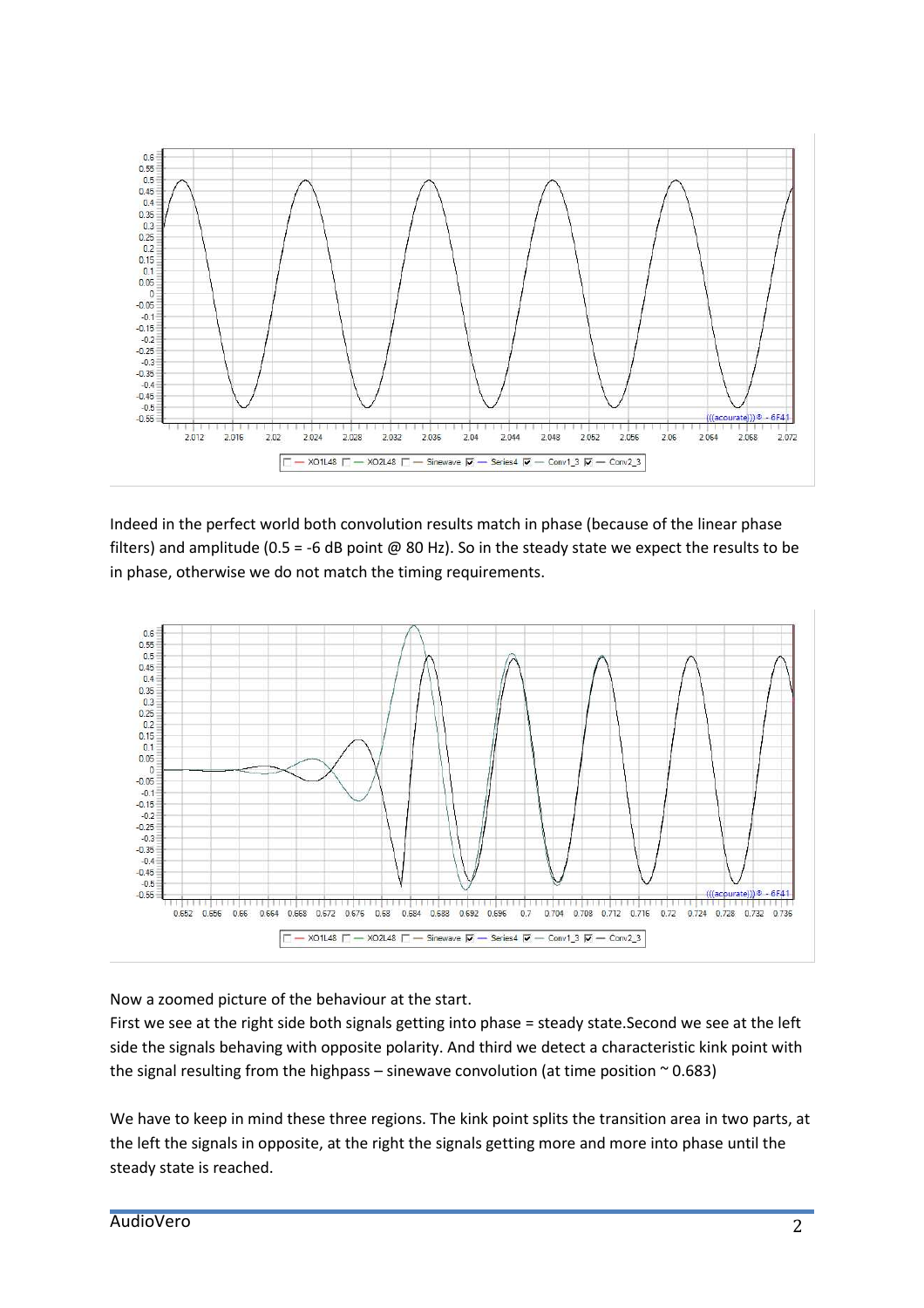

## The next picture shows how the signals sum up perfectly:

## **2. Reality with real world measurements**



The picture shows two frequency responses. The green one is the main speaker without subwoofer. The red one is the subwoofer plus the main speaker treated by a highpass. This allows the pulse responses to be perfectly time aligned by the high frequency content in the responses. Because the high frequency content creates a peak with a high amplitude. This is demonstrated by the next picture in time domain: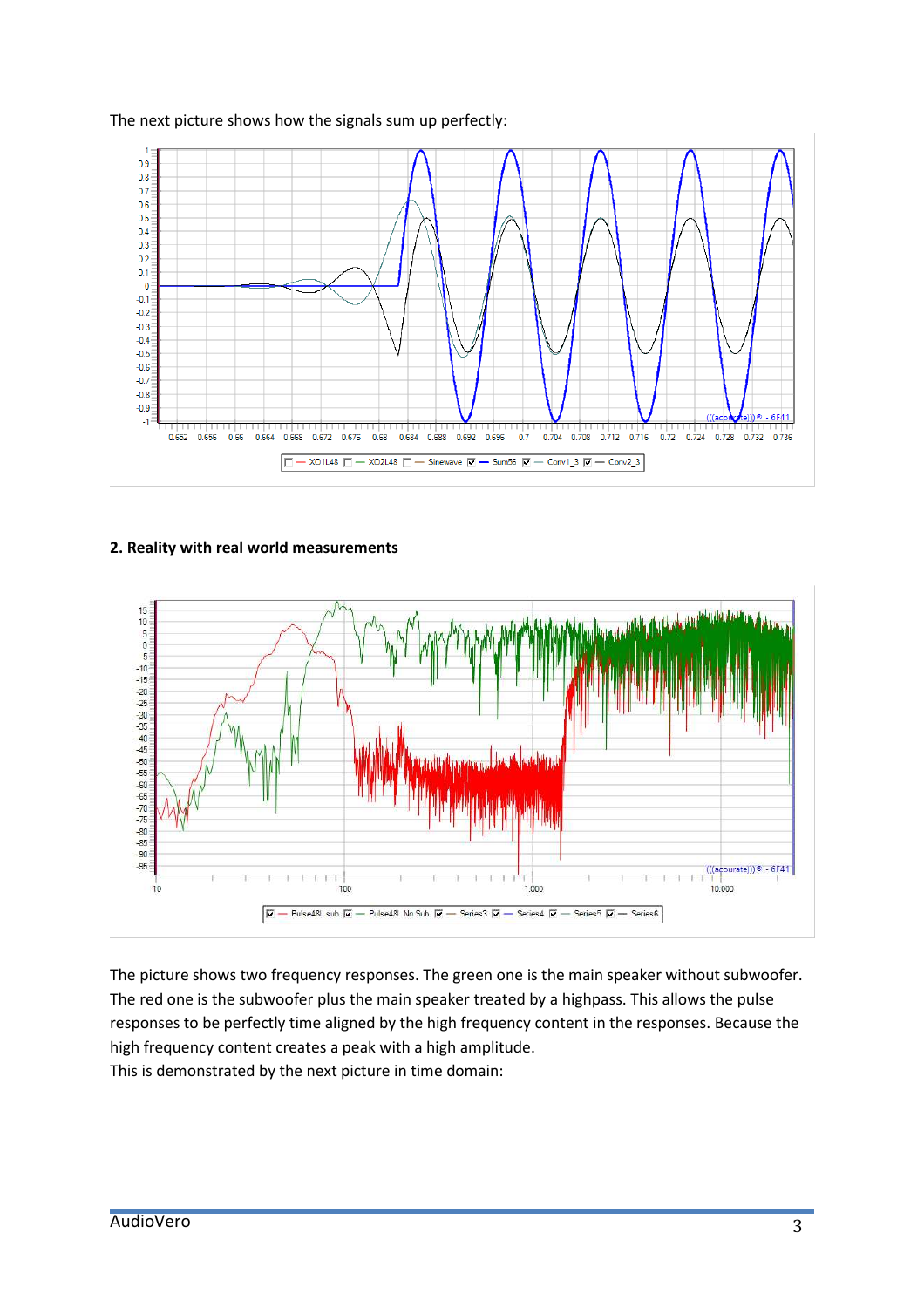

Now we can convolve again both pulse responses with the 80 Hz sinewave and we get a zoomed picture



Well, we clearly recognize a pretty low signal amplitude of the subwoofer in comparison to the main speaker. A first approach would be to adjust the gain of the subwoofer in relation to the main speaker, if possible. We can even adjust this by applying some gain to the measurements.

We also detect that the signals are different in phase and the subwoofer seems to be delayed. So first we investigate if we can improve the first left part of the transition area where both signals should run in opposite polarity.

So we can rotate the sub signal to the left (taking the main speaker as master) and we can even switch the sub polarity if appropriate.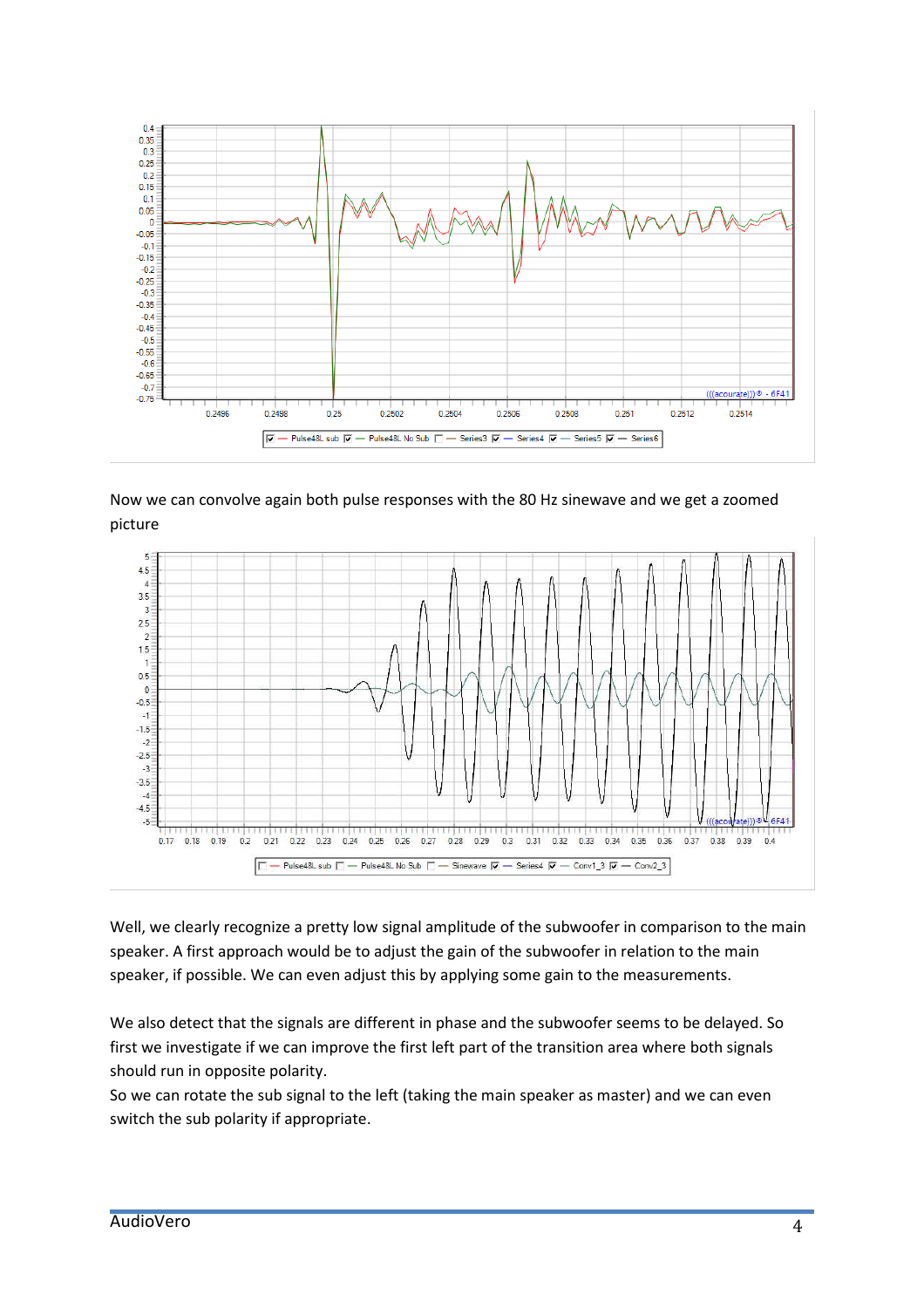

A zoom of the frequency shows that the sub signal is about -18 dB lower. So we apply a gain of 18 dB and get

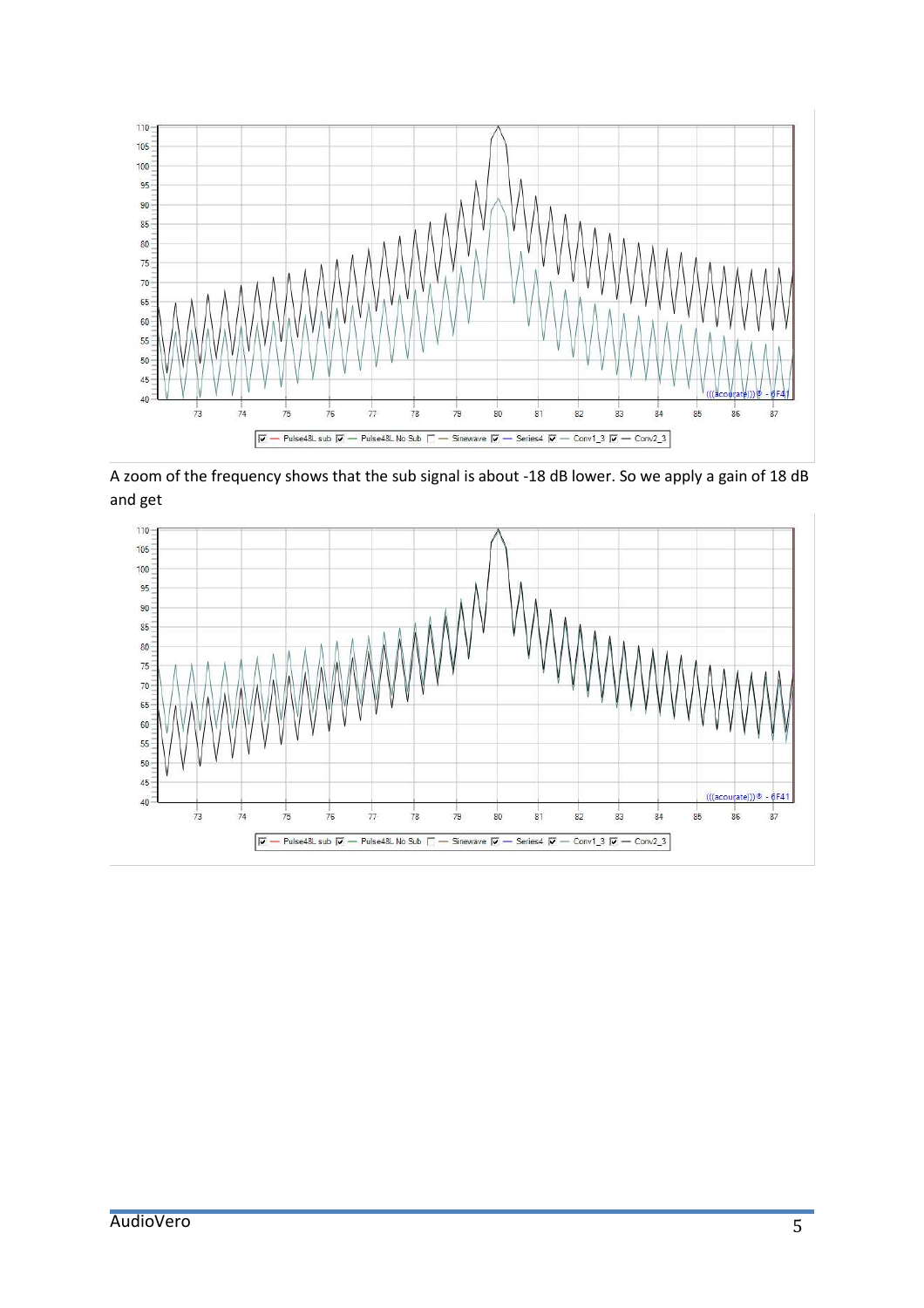

As the max peak of the main speaker is at position 12000 we add some leading zeros to the 80 Hz sinewave to see the optimal start point.



Switching the polarity of the sub by TD-Functions – Change Polarity results in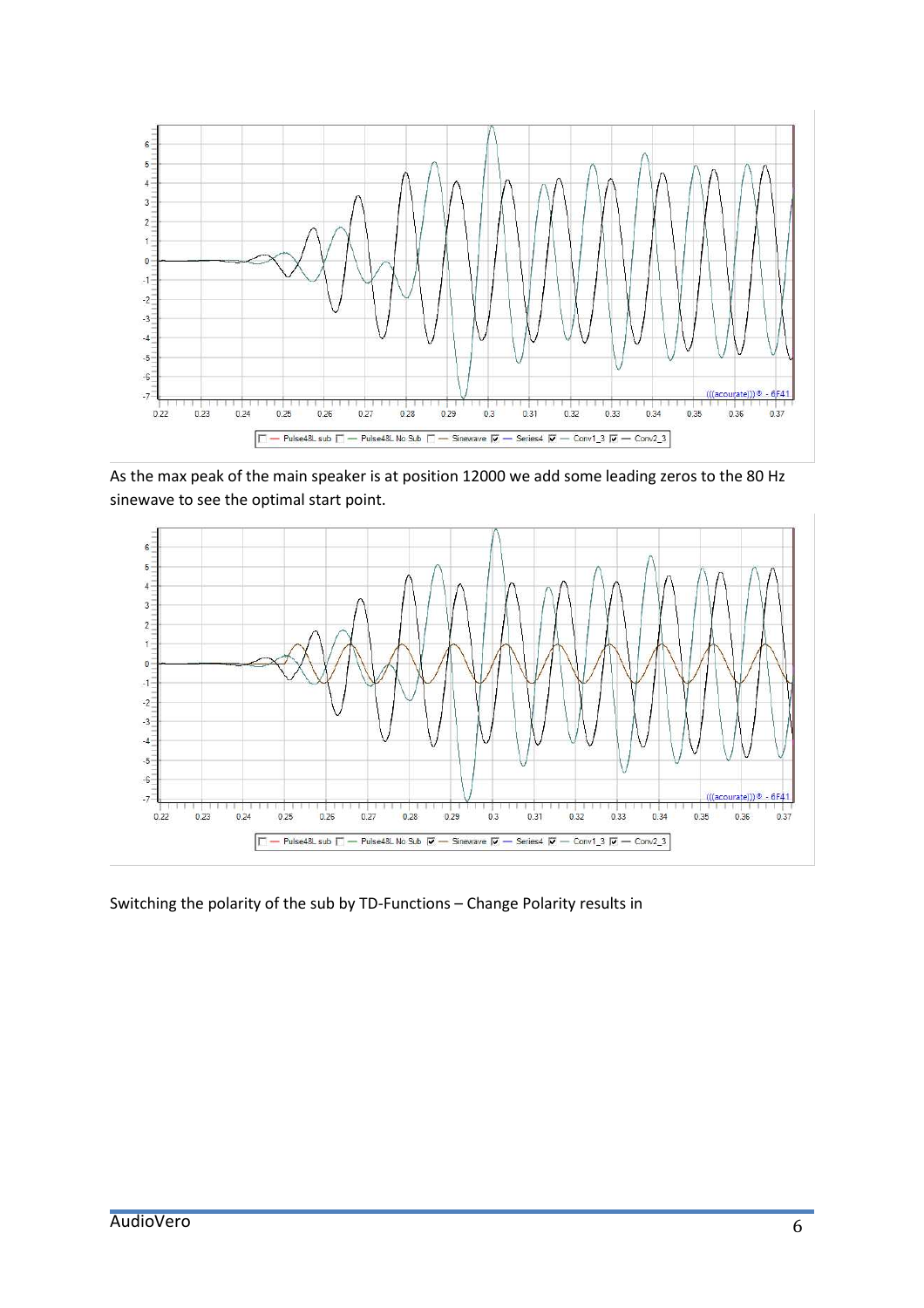

The left marker shows the positive peak of the main speakers left transition, the right marker shows the negative peak of the sub. We expect the left transition zone to be in opposite. The distance is about 225 samples. Thus the sub gets a rotation by -225 samples. This leads to a new

picture



This definitely looks better for the expected transition zone.

But now we also detect that the steady state behaviour is not optimal as the signals run out of phase. We also see some reflection influence at time ~ 0.27.

So we must make a decision about a compromise. We can rotate the sub by 131 samples to the right and get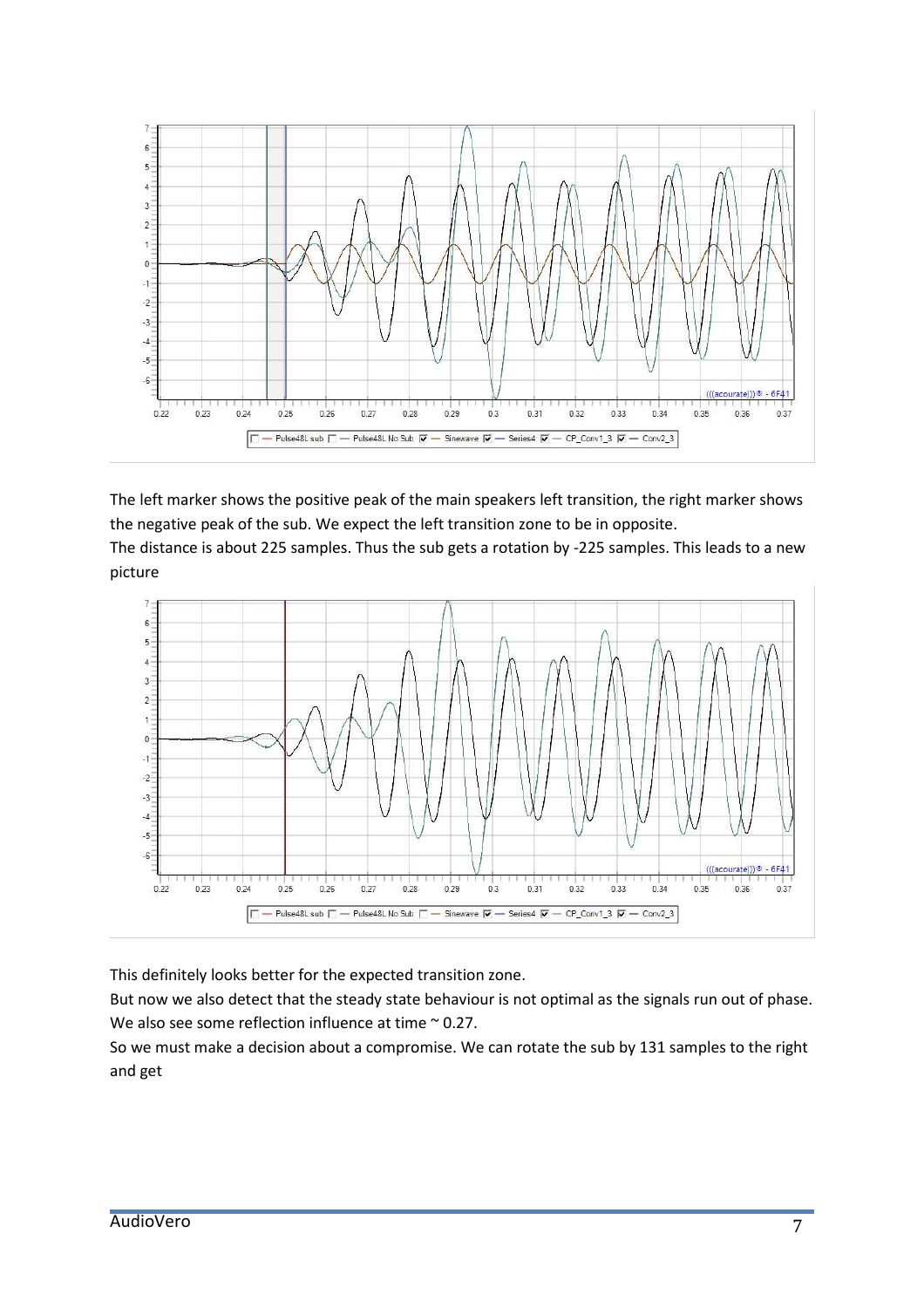

So in the steady state sub and main speakers are running together. But at the very first start we do not get the transition that we like to have.

Ok, here for the left speaker and sub we get a result by switching the polarity of the sub and by playing it in advance of  $-225 + 131 = -94$  samples.